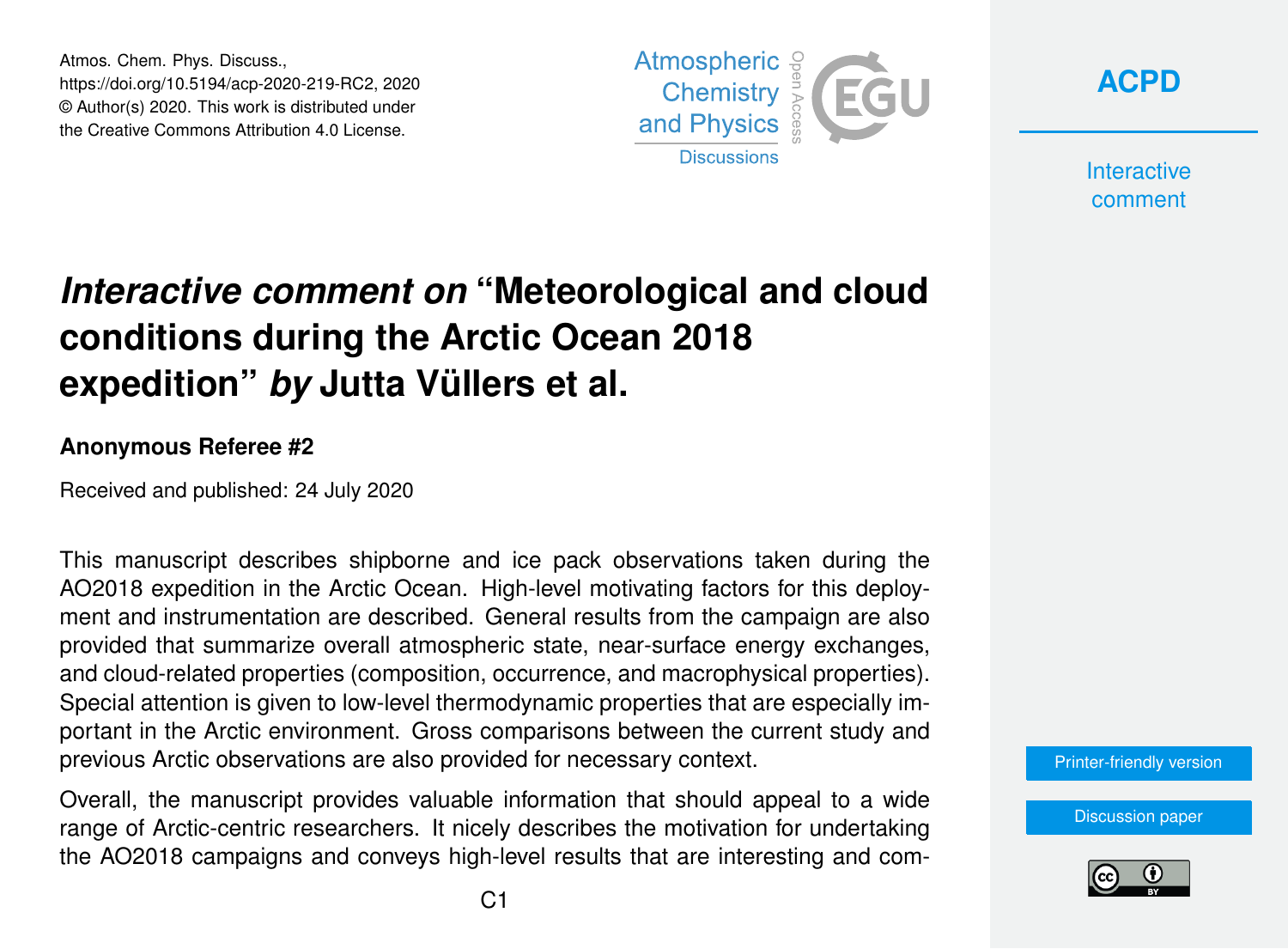pelling. The topic is also relevant for ACP. I encourage the authors to consider addressing the mostly minor clarifying issues outlined below. I look forward to seeing this manuscript published in ACP.

Note: I reviewed this manuscript with the expectation that its purpose is to first and foremost advertise the AO2018 field campaign. Its secondary purpose is to provide high-level, general results that illustrate the utility of the observations. I do not expect every outstanding Arctic-related scientific puzzle to be answered within this manuscript, but hope that it properly sets the stage for future research using this dataset and future observational campaigns.

\*\*\*\*\*\*\*\*\*\*\*\*\*\*\*\*\*\*\*\*\*\* Specific Comments \*\*\*\*\*\*\*\*\*\*\*\*\*\*\*\*\*\*\*\*\*

Introduction: Nicely done. The introduction properly motivates the AO2018 deployment within the broader context of Arctic research issues that still need to be addressed by the community. It is succinct, yet manages to provide ample background information. Reviews too often focus on items that should be changed or clarified, so I wanted to take the opportunity to express positive feedback regarding the introduction.

Lines 164-165: How is shortwave albedo quantitatively estimated using imagery?

Line 168 and Fig. 4: How is near-surface temperature defined? Is this 2-meter temperature, or some other level?

Sections 4.3 and 4.4: A few sentences could benefit from simple restructuring or key comma insertions to reduce run-on sentences. Similar minor issues also appeared in other sections, but can also be rectified during final editing processes. I wanted to mention them here, though, since I found them marginally distracting. A few examples are provided below.

Lines 232-233: "If no temperature inversion could be identified, the strongest stable layer. . ."

Lines 239-240: ". . .to the lowest measurement heights of the radiosonde (30m), it was

**[ACPD](https://www.atmos-chem-phys-discuss.net/)**

**Interactive** comment

[Printer-friendly version](https://www.atmos-chem-phys-discuss.net/acp-2020-219/acp-2020-219-RC2-print.pdf)

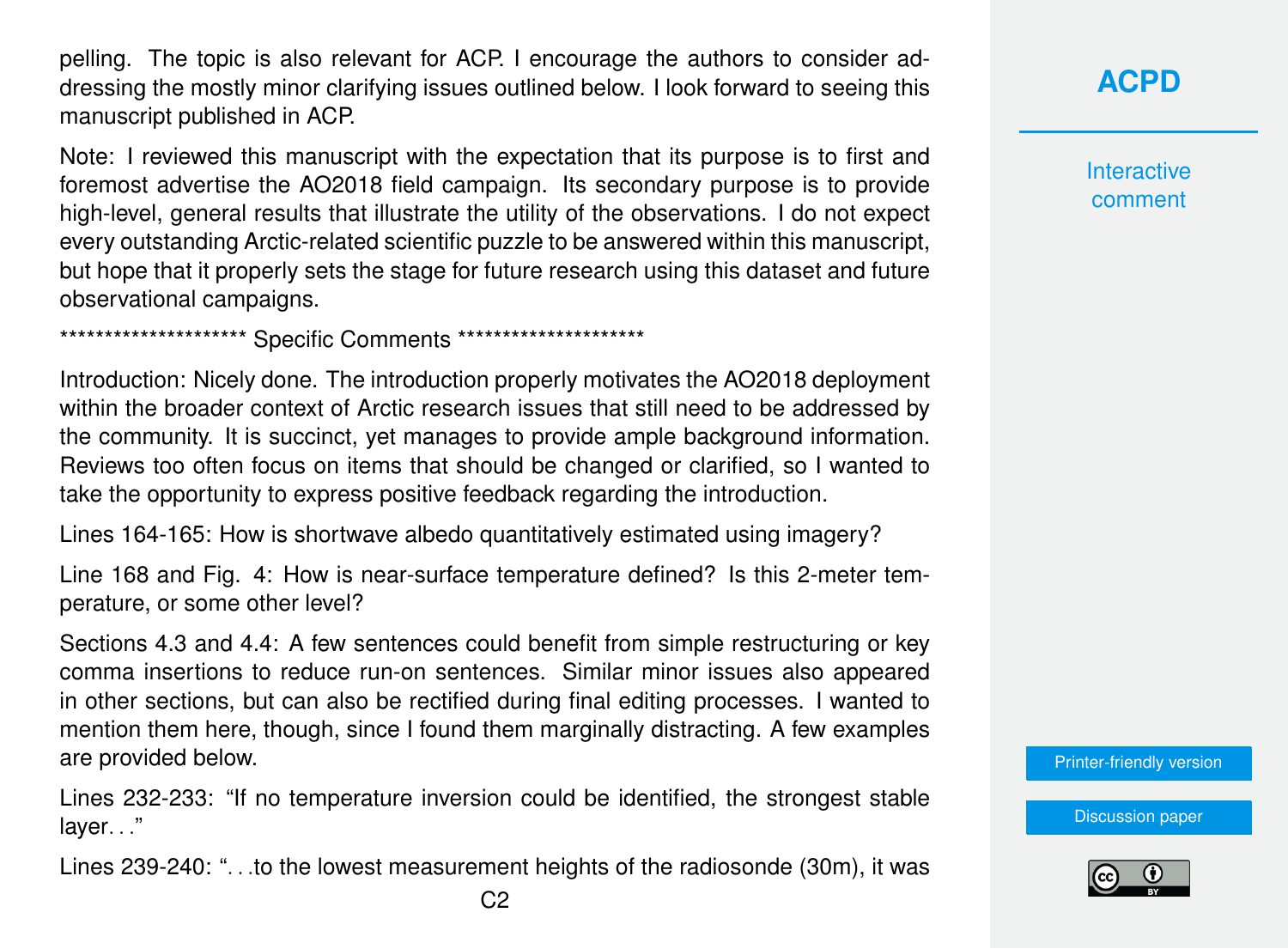classified. "

Lines 257-258: A general question regarding Cloudnet and radars employed in this campaign. The authors mention that Cloudnet does not observe 49% of fog events since the first usable radar observation is about 150m above ground level (i.e., many fog events are very shallow). Does radar sensitivity also affect fog detection statistics? Stated another way, it would be nice for the authors to advertise instrument sensitivity somewhere in the manuscript (e.g., minimum radar detectable signal).

General Cloudnet question: I assume Cloudnet algorithms are only applied to scanning radar observations and not the Micro Rain Radar (MRR)? Depending on how the MRR is configured, it can provide valuable observations below 150 m. But MRR sensitivity probably will not detect fog and non-precipitating clouds.

Section 4.4: How are cloud phases determined? Combined radar-lidar observations? Radar only?

Lines 332-334 and a few other locations throughout the manuscript: I suggest economizing wording and removing nominalisations to improve readability. I definitely do not want to completely alter the authors' voice, but simple changes like the following will be impactful:

"Equivalent potential temperature profiles are strongly stratified in the lowest 150 m, . . .."

Section 6: This is an important section. I found myself begging for comparisons to previous research when results were presented in earlier sections. In hindsight, though, I like how the authors refrained from comparing to previous studies until this discussionlike section. It serves as a nice overall summary that effectively complements the conclusions.

Conclusion: I like how the last paragraph begins, but I somehow feel that it ends in a disappointing fashion. It feels. . ..incomplete? I am not sure how to properly describe **[ACPD](https://www.atmos-chem-phys-discuss.net/)**

**Interactive** comment

[Printer-friendly version](https://www.atmos-chem-phys-discuss.net/acp-2020-219/acp-2020-219-RC2-print.pdf)

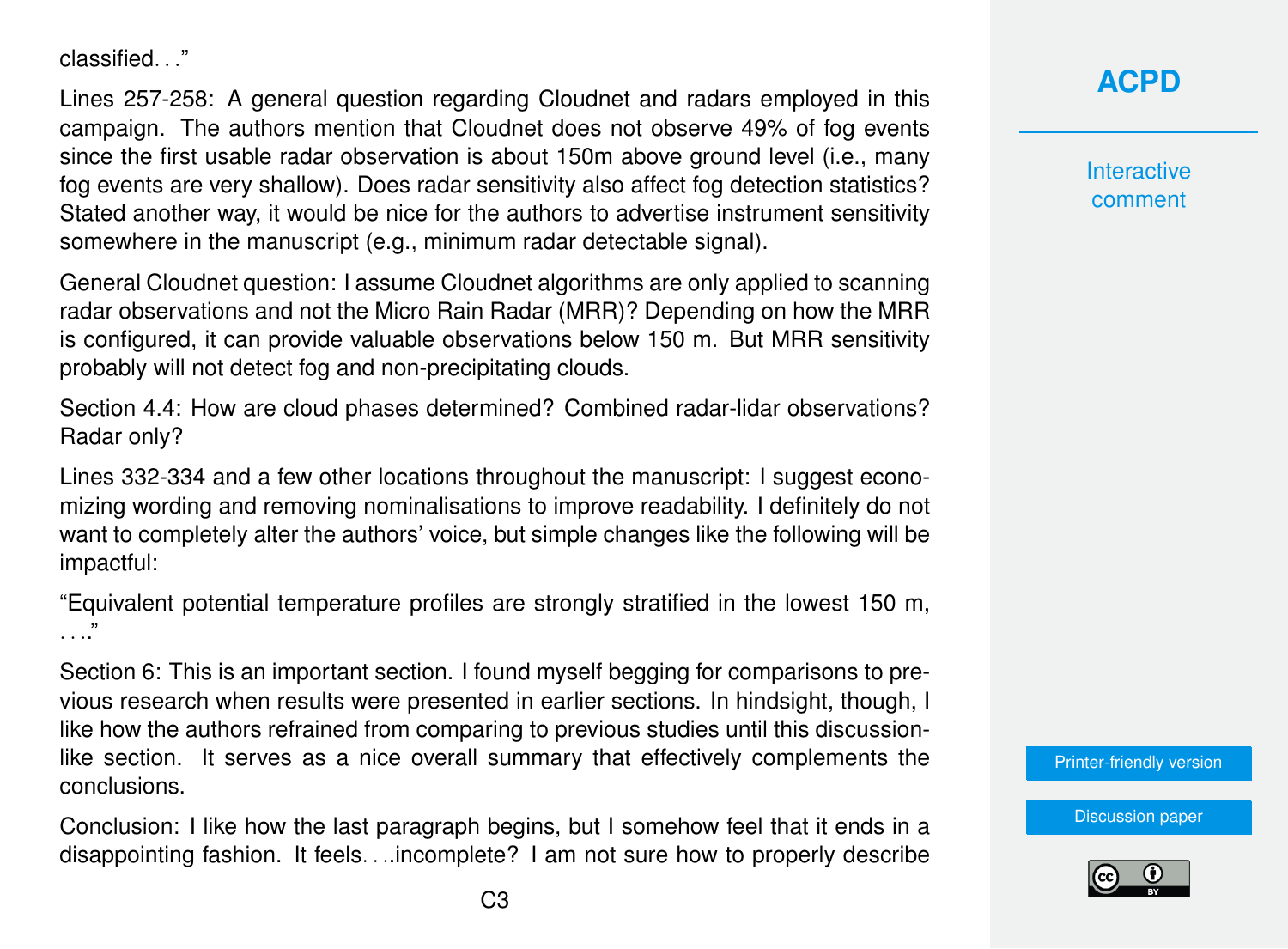it. Maybe ending with a strong statement about how observations can help answer the lingering question of increasing Arctic cyclone activity shown by reanalyses? Simply swapping the second and third sentences might help, with an appropriate bridge that connects the first and second sentences. Something like "For instance, reanalysis data indicates an increase......". Then relate the observations from the current study and need for continued observations to definitively answer this outstanding scientific question. The manuscript will not suffer tremendously if the last paragraph is not altered, but I encourage the authors to concoct a more impactful ending paragraph.

Fig. 2: Suggest adding [hPA] units to colorbars or figure caption.

Fig. 3: Wind speed colorbar labels quite difficult to discern. Are the blue and red numbers located at regular grid intervals the surface temperature?

Fig. 4: Suggest adding "vertical dashed lines" to the last sentence of the caption to distinguish between horizontal dash-dot lines in a few of the figure panels. Also consider adding "(e.g., P1, P2, . . ., P8)" to the figure caption to explicitly advertise that these labels are associated with respective observational periods.

General Question: Is there any reason why precipitation statistics were not shown? I completely understand the need to draw a proverbial analysis line somewhere – every detail cannot be shown. But I am curious if precipitation statistics have been analysed or plan to be analysed in a separate study. At the very least, this topic could be added to the future research discussion in the conclusion.

General Question: Did this campaign encounter any specific measurement complications (e.g., instrument performance, logistics, etc.)? If yes, it would be great to briefly describe some of them to both advertise how difficult it is to operate shipborne instrumentation thousands of kilometers from population centers in a rather hostile environment and serve as valuable feedback for other researches that might consider adopting similar measurement techniques in future field campaigns.

**[ACPD](https://www.atmos-chem-phys-discuss.net/)**

**Interactive** comment

[Printer-friendly version](https://www.atmos-chem-phys-discuss.net/acp-2020-219/acp-2020-219-RC2-print.pdf)